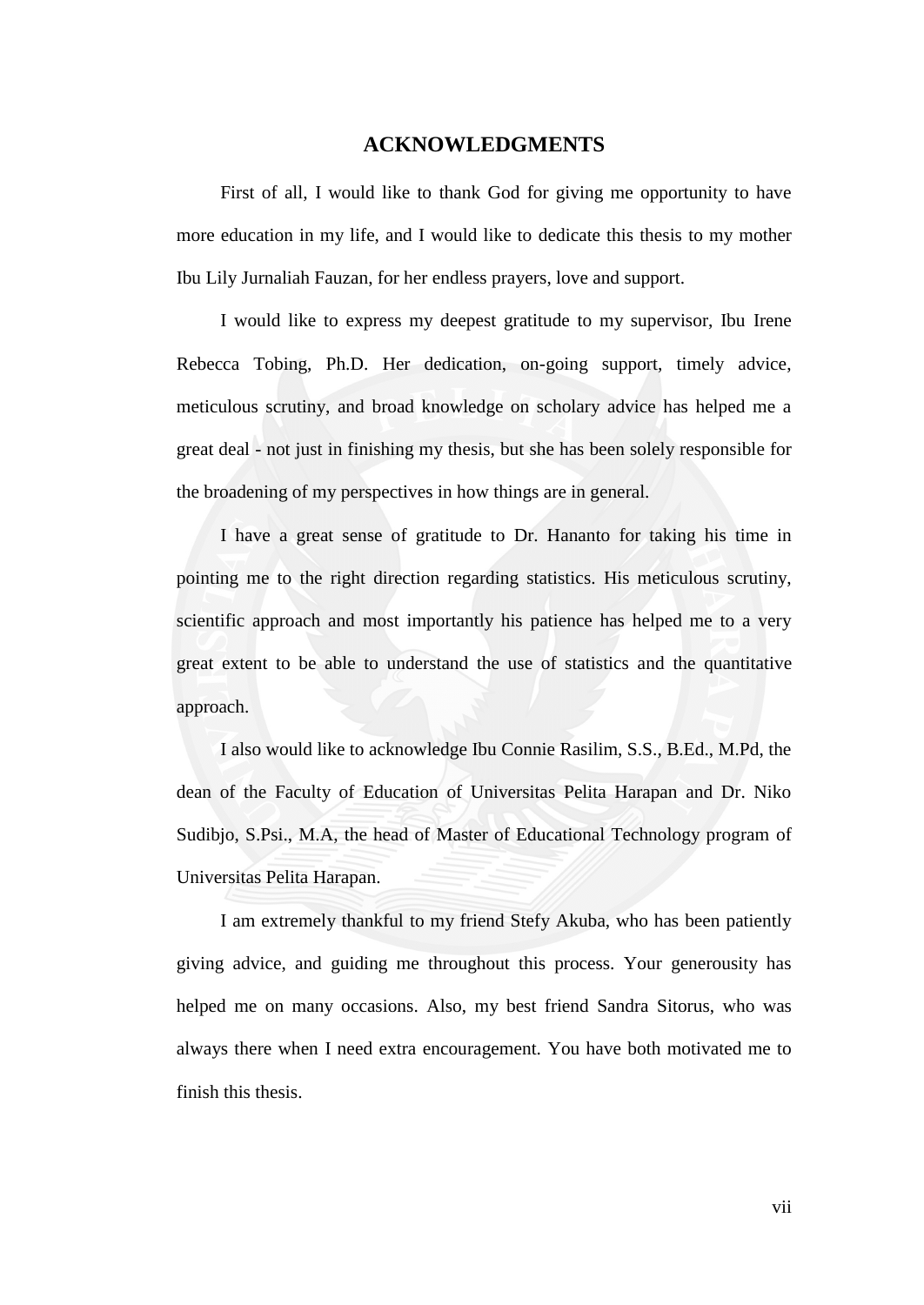Finally, it is my privilage to thank my husband John Godbold for his endless encouragement, love, support, and for always believing in me, and last but certainly not the least to my son Musa Khizar Godbold to give strength and will power to finish what I have started.

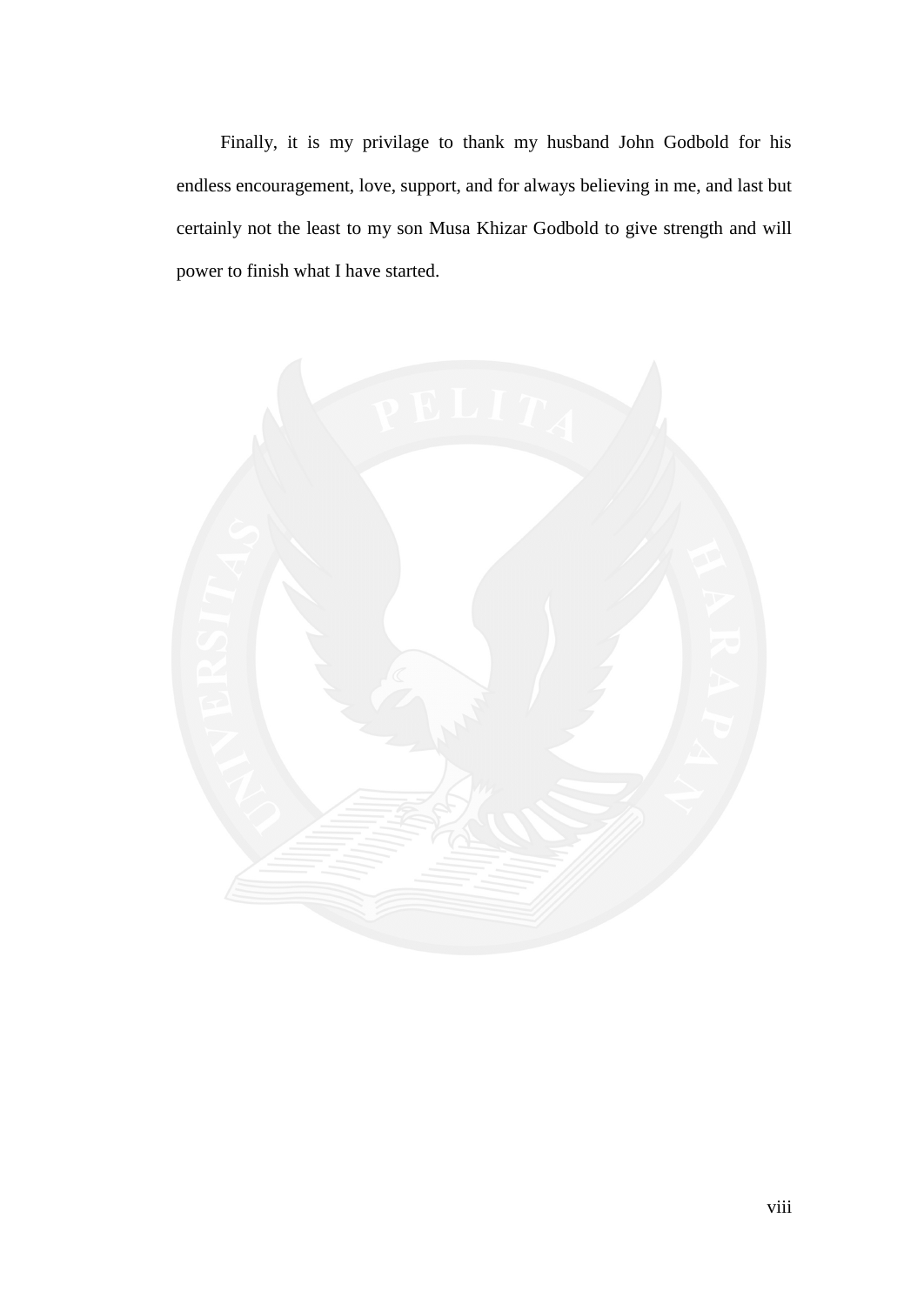#### **TABLE OF CONTENTS**

| <b>THESIS TITLE PAGE</b> |                                            |  |
|--------------------------|--------------------------------------------|--|
|                          | <b>ORIGINALITY STATEMENT OF THE THESIS</b> |  |
|                          | <b>THESIS SUPERVISOR'S APPROVAL</b>        |  |
|                          | <b>THESIS EXAMINATION COMMITTEE</b>        |  |
|                          |                                            |  |
|                          |                                            |  |
|                          |                                            |  |
|                          |                                            |  |
|                          |                                            |  |
|                          |                                            |  |
|                          |                                            |  |
|                          |                                            |  |
| 1.1.                     |                                            |  |
| 1.2.                     |                                            |  |
| 1.3.                     |                                            |  |
| 1.4.                     |                                            |  |
| 1.5.                     |                                            |  |
| 1.6.                     |                                            |  |
| 1.7.                     |                                            |  |
| 1.8.                     | Thesis Overview                            |  |
|                          |                                            |  |
| 2.1.                     |                                            |  |
| 2.2.                     |                                            |  |
| 2.3.                     |                                            |  |
| 2.4.                     |                                            |  |
| 2.5.                     |                                            |  |
| 2.6.                     |                                            |  |
|                          |                                            |  |
| 3.1.                     |                                            |  |
| 3.2.                     |                                            |  |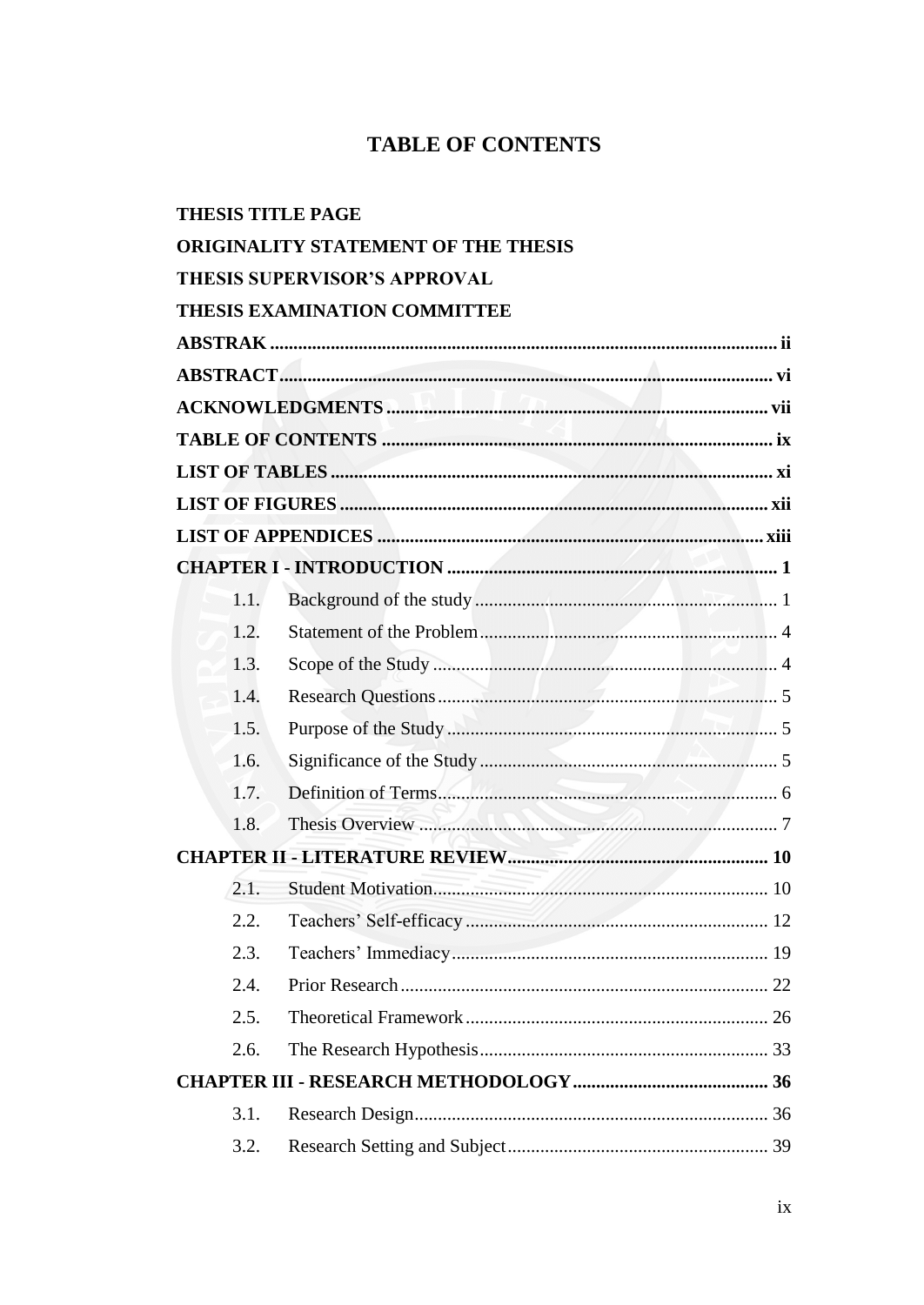| 3.3. |                                                       |  |
|------|-------------------------------------------------------|--|
| 3.4. |                                                       |  |
| 3.5. |                                                       |  |
| 3.6. |                                                       |  |
| 3.7. |                                                       |  |
| 3.8. |                                                       |  |
| 3.9. |                                                       |  |
|      |                                                       |  |
| 4.1. |                                                       |  |
| 4.2. |                                                       |  |
| 4.3. |                                                       |  |
| 4.4. |                                                       |  |
|      | CHAPTER V - CONCLUSIONS, LIMITATION, IMPLICATIONS AND |  |
|      |                                                       |  |
| 5.1. |                                                       |  |
| 5.2. |                                                       |  |
| 5.3. |                                                       |  |
| 5.4. |                                                       |  |
|      |                                                       |  |
|      |                                                       |  |
|      |                                                       |  |
|      |                                                       |  |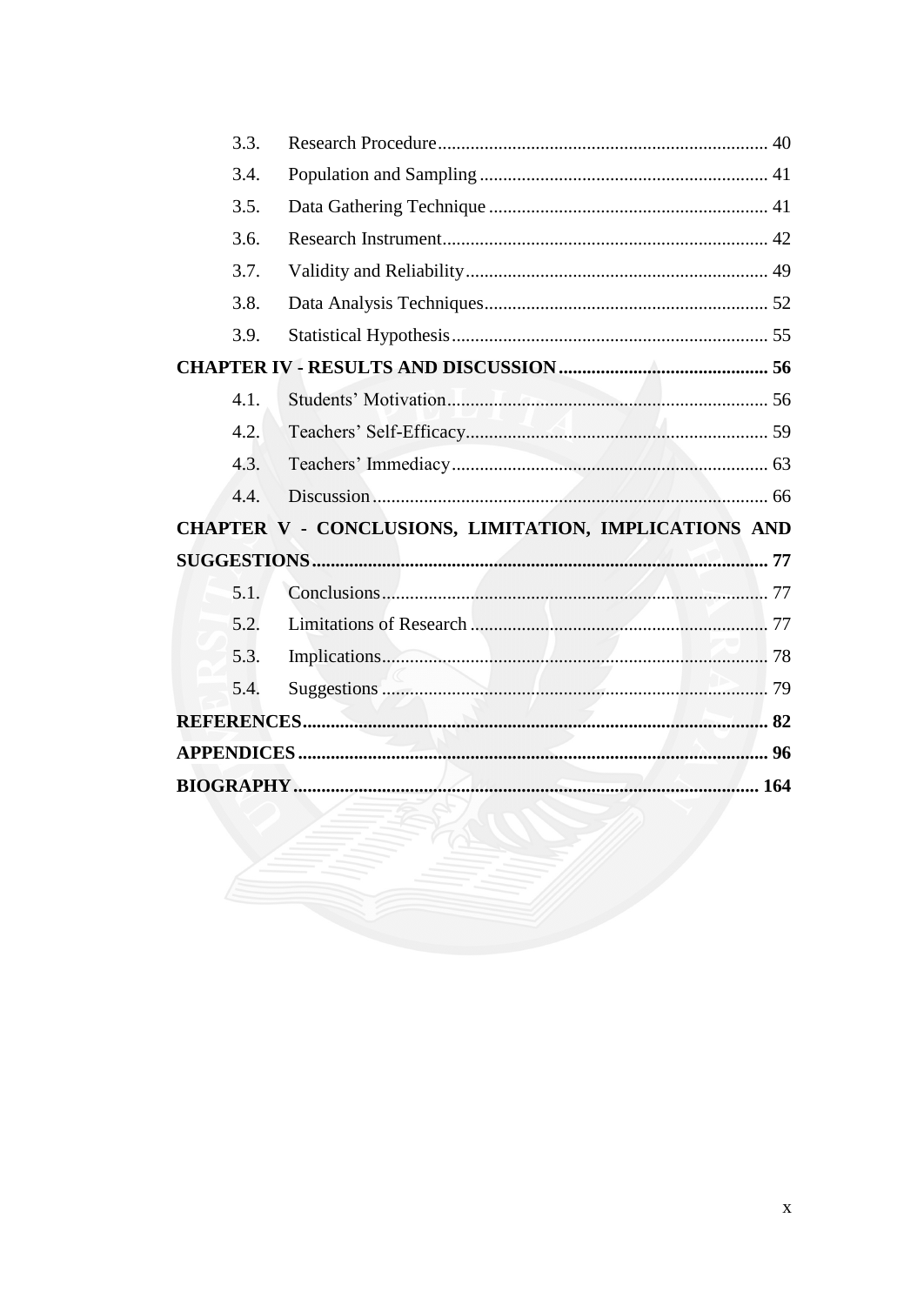## **LIST OF TABLES**

| Table 3.1.  |                                                         |  |
|-------------|---------------------------------------------------------|--|
| Table 3.1.  |                                                         |  |
| Table 3.2.  |                                                         |  |
| Table 3.3.  |                                                         |  |
| Table 3.4.  |                                                         |  |
| Table 3.5.  |                                                         |  |
| Table 3.6.  |                                                         |  |
| Table 4.1.  |                                                         |  |
| Table 4.2.  |                                                         |  |
| Table 4.3.  |                                                         |  |
| Table 4.4.  |                                                         |  |
| Table 4.5.  | Students' motivation descriptive statistics table  58   |  |
| Table 4.6.  |                                                         |  |
| Table 4.7.  |                                                         |  |
| Table 4.8.  |                                                         |  |
| Table 4.9.  |                                                         |  |
| Table 4.10. |                                                         |  |
| Table 4.11. |                                                         |  |
| Table 4.12. | Teachers' self-efficacy descriptive statistics table 61 |  |
| Table 4.13. |                                                         |  |
| Table 4.14. |                                                         |  |
| Table 3.15. |                                                         |  |
| Table 3.16. |                                                         |  |
| Table 3.17. |                                                         |  |
| Table 3.18. |                                                         |  |
| Table 4.19. | Teachers' immediacy descriptive statistics table  64    |  |
| Table 4.20. |                                                         |  |
| Table 4.21. |                                                         |  |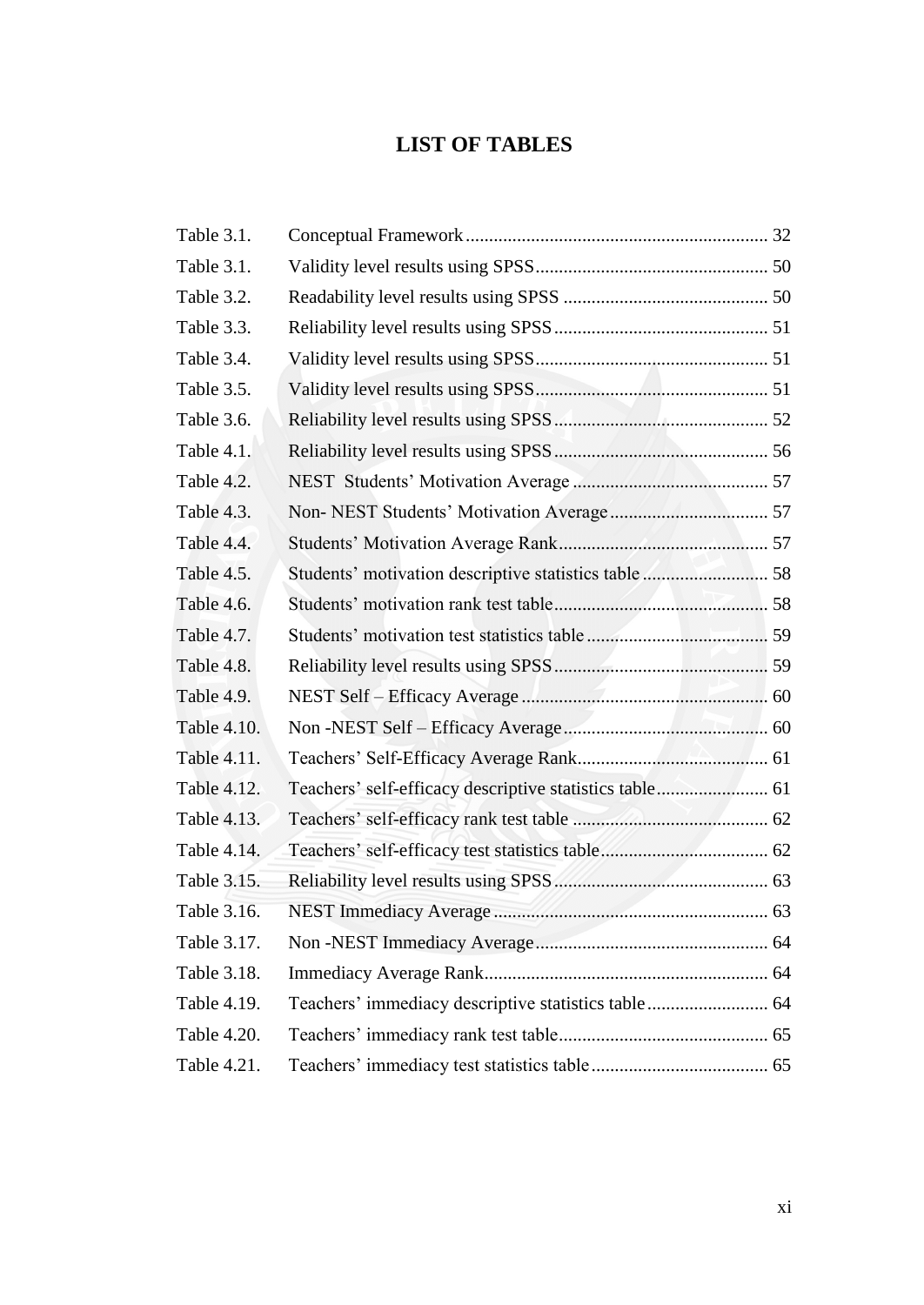# **LIST OF FIGURES**

| Figure 2.1. |  |  |
|-------------|--|--|
|-------------|--|--|